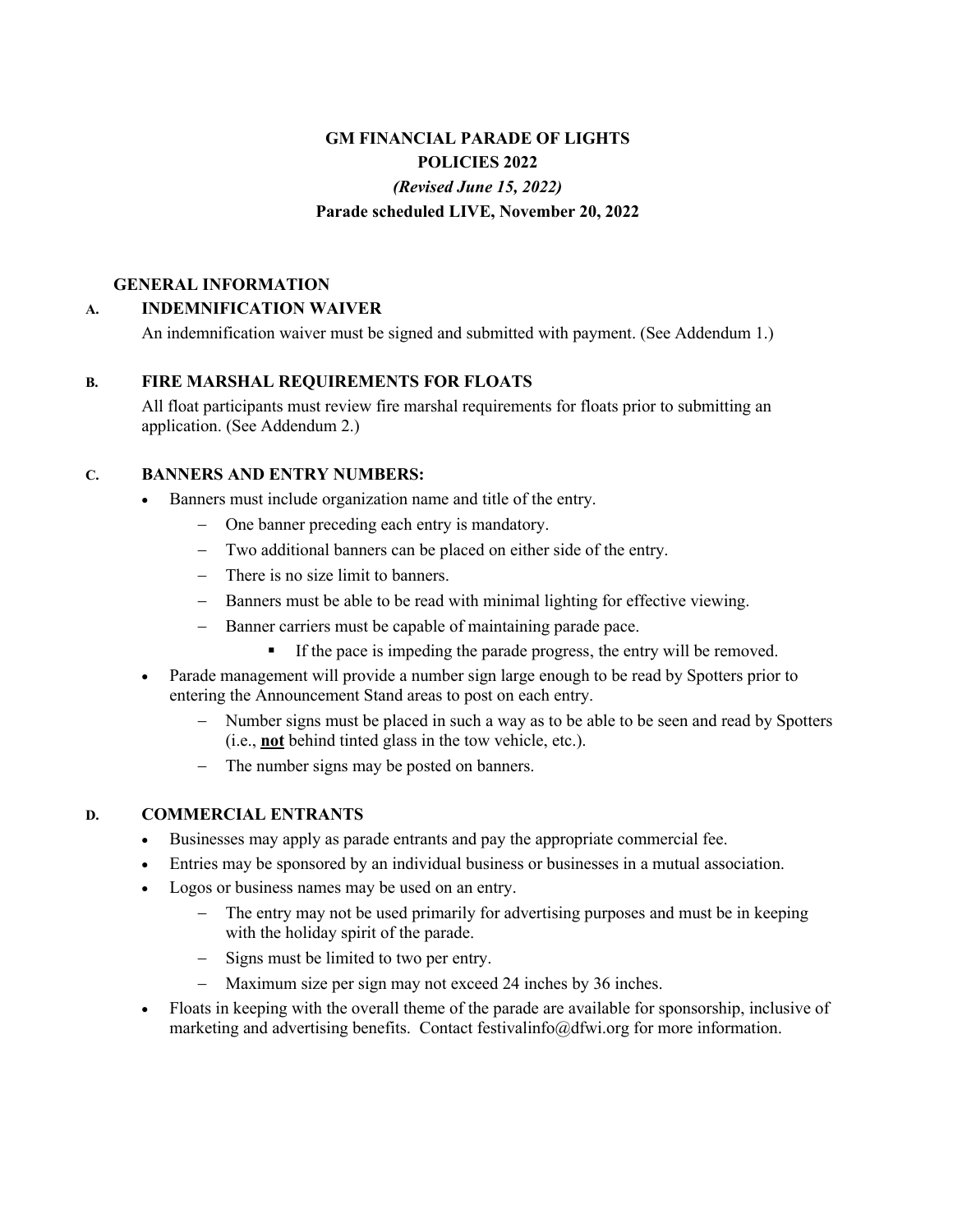### **E. ENTRY CONSTRUCTION OR PRODUCTION EXPENSE**

• There is no maximum limit in terms of costs or expenses to be incurred by organizations to produce their entries. The use of ingenuity and creativity in the design and execution of an entry is encouraged and will be considered when the entry is judged.

#### **F. HAND-OUTS OR GIVEAWAYS:**

• No handouts or giveaways of any kind are permitted before, during or after the parade except by Parade Sponsors or Commercial Float entries. Candy may not be given out along the Parade Route by any entry.

#### **G. PERFORMERS AND ENTERTAINERS:**

- PARADE PERFORMANCES
	- a. Any performance along the route or in front of the judges or Announcement Stands must be a moving/marching routine.
- **Any entry that stops to perform shall be ineligible for an award and will be subject to removal from the parade.**

#### **H. POLITICAL**

- DFWII is a non-political organization.
- Only current office holders are allowed to enter the parade and must contact us directly.
- Individuals or organizations who attempt to use the parade to further their own or others' campaigns will be removed from the parade.
- Under Section 501 (c) (3) of the Internal Revenue Code, tax-exempt organizations are prohibited from participating in or intervening in political activities.

### **I. SUPPORT VEHICLES:**

- Motorized entries (floats, cars, etc.) will **not** be permitted to have a support vehicle. A float and a tow vehicle comprise one unit.
- Marching units and walking entries are permitted to have one support vehicle. The support vehicle must be decorated and lighted.
- Entrants must describe the support vehicle on the supplement form to be eligible to have a support vehicle in the parade.
- The support vehicle must be lighted as per the specifications below (Section L).

### **J. SAFETY:**

- No child under **eight** (8) years of age will be allowed to walk in the parade. Children under 8 may ride on floats, vehicles or bicycles under adult supervision.
- At no time shall anyone on the float attempt to step off the float while the float is in motion.
- Parade participants must keep pace with the line of march. All units must maintain forward motion during the parade. No counter marching or other maneuvers contrary to the forward progress of the parade are allowed. Gaps are not allowed to occur.
- Materials used in each entry must be fire-retardant and not of a dangerous nature.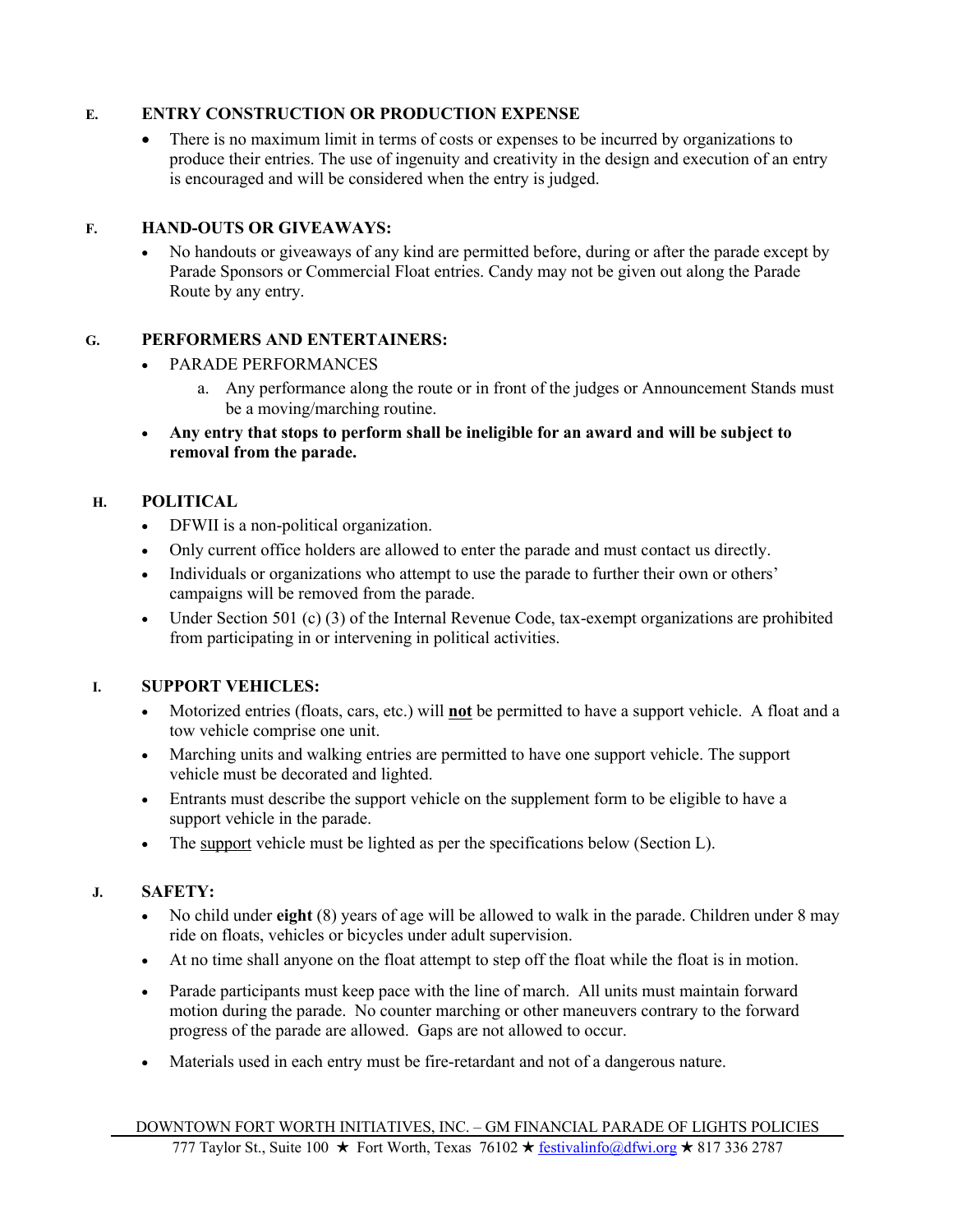- o If entrants choose to apply a flame retardant, the City of Fort Worth Fire Marshal will need a simple written document, signed by the participant, indicating:
	- $\blacksquare$  the product applied,
	- the manufacturer's name, and
	- a statement that the flame retardant was applied in accordance with the manufacturer's recommendations.
- o The manufacturer's technical documentation should be available to be provided upon request. This documentation is generally noted on the label or other instructions that came with the product.
- o Floats will be inspected for conformance to this requirement prior to the start of the parade. Non-compliance may be cause for exclusion from the parade at the Fire Marshal's discretion.
- o A letter from the City of Fort Worth Fire Marshal's office is attached to this policy as Addendum 2.
- An onboard fire extinguisher is highly recommended, and mandatory if portable generators are used.
- All parade participants (individual or organization) shall be required to adhere to the provisions of the Texas State Penal Code part 46.04, titled Places Weapons Prohibited and any changes thereto.
- Bike riders and motorcycle operators must adhere to state and local laws regarding helmets.
- Hand holds must be provided for float riders.
- Payment of the fee and appearance at the parade staging area(s) indicates an understanding of and acceptance of the above policies. Non-conformance may be cause from dismissal from the parade.
- Parade units must follow instructions from the Parade Committee and Police Officers. Failure to follow instructions will result in immediate removal from the parade line up.
- Any additions or changes made to parade units after being accepted must be approved by the Parade Committee. Parade units with changes that have not been approved will not be allowed in the line of march.
- The Parade Committee reserves the right to remove any unit from the line of march for any reason or cause without advance notice.
- The Parade will take place rain or shine unless prohibited by dangerous weather conditions.

## **K. APPLICATIONS**

- All applications must be postmarked by or turned in by the deadline posted on the parade application. Notifications of participation will be made by a posted date.
- No more than three applications may be submitted from an individual organization to enter a unit in the Parade; however, except for performing units, no more than two entries can be accepted if all applications consist of units with similar elements and characteristics. This is necessary to maintain a diverse parade. There can be no more than six elements within each entry. Additional entries for a single organization will be subject to increased fees or may be placed on a waiting list. See Fees and Indemnification (Section N.)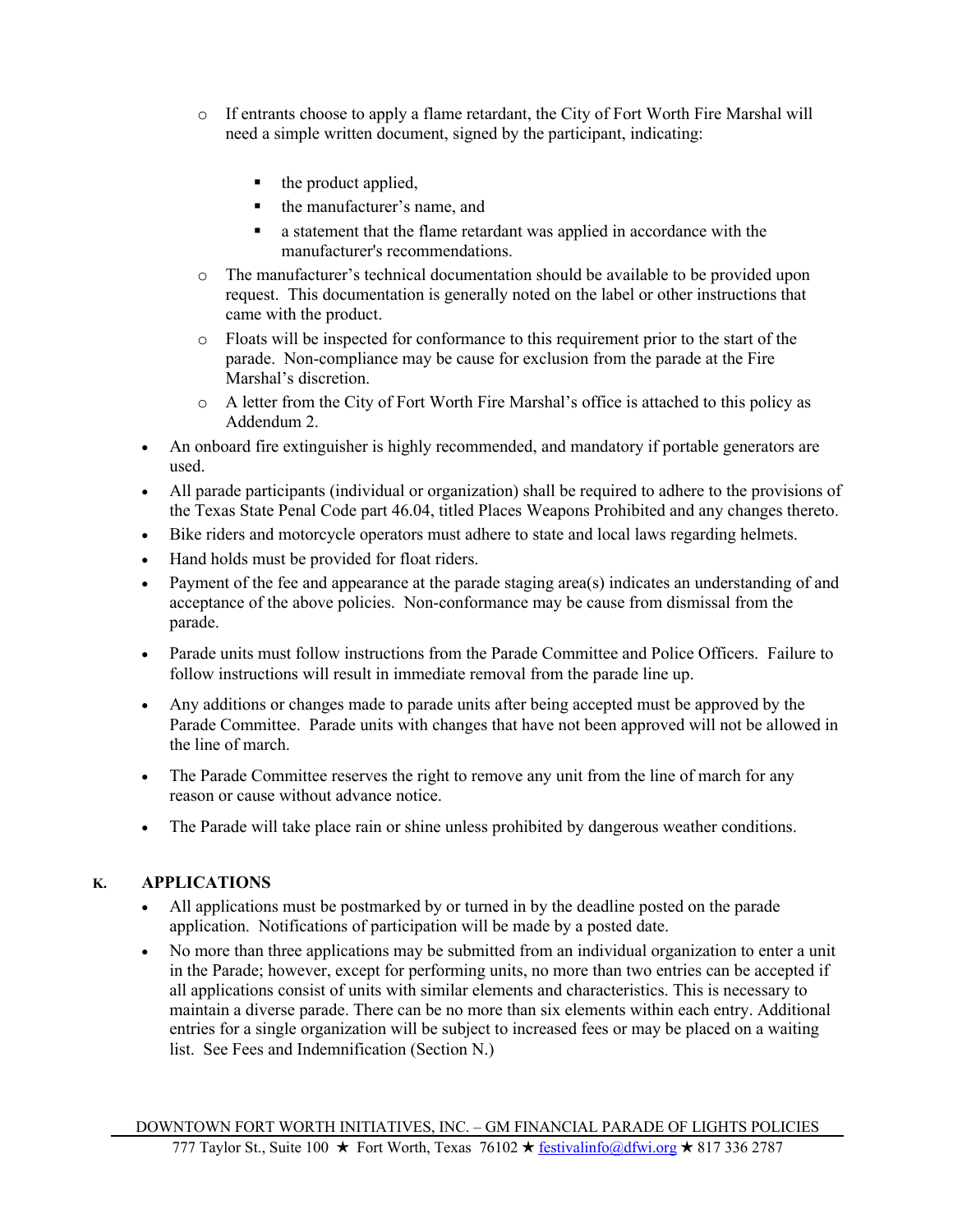- A separate application must be submitted for each entry in parade. Example: A school that enters baton twirlers, drum major, and color guard to be judged, must submit a separate application for each; however, in this example, if the entry is considered to be one, only one application is required.
- If a single organization has multiple entries, they should be listed at least once in the desired lineup order. Example: Schools with cheerleaders, drum majors, band, drill team and alumni groups.
- **Submission of application does not assure entry into the parade. Acceptance of entry is based on the entrant's ability to describe the illumination, musical programming, artistic merit, creativity, costuming and entertainment value.**
- All entry forms must include:
	- (1) an informative and complete written description

(2) a photo, sketch, or artist's rendering and

(3) a short one paragraph script: to be read at the Announce Stands.

- By completing an application to participate in the parade, entrants understand that not all applicants will be selected for participation.
- The Parade Committee reserves the right to accept or reject any parade unit application.
- The application serves as a waiver of release for the submitting organization. Application submission constitutes agreement to the terms therein.

## **L. ENTRY AND LIGHTING REQUIREMENTS:**

- Each entry must be illuminated with light strands, flashlights, spotlights, florescent materials, or other resources and in accordance with the following minimum requirements:
	- Floats (decorated unit on a trailer pulled by a tow vehicle, self-propelled or flatbed):
		- $\blacksquare$  Length  $\blacksquare$ 
			- 5 feet, 800 lights
			- 10 feet, 1,300 lights
			- 15 feet, 2,000 lights
			- 20 feet, 2,500 lights
			- 25 feet and over,  $4,000$  lights (no longer than  $50'$ )
	- Cars/Golf Carts/Tractors, 1,500 lights
	- Motorcycles and bicycles,  $750 1,000$  lights.
		- Tri-wheel motorcycles, motorcycles with sidecars, bicycles with pull-behind trams 1,000+ lights.
	- Carriages/Stagecoaches/Wagons, 1,500 lights
	- Trucks (tow vehicles are not included and should not be illuminated), 2,500 lights
	- Horses/Livestock (includes pull horse for horse-drawn vehicles) 75 lights each
- Walking units will be limited and are required to accompany a float or provide entertainment value such as performing a mobile routine, clowning, drill team, cheerleading or handling a giant balloon or inflatable or use of creative holiday costuming.
- All individuals in Walking Units must be illuminated with lighting of a minimum of 50 per individual.
- ALL parade participants including motorcycle, bicycle, float and horse riders, walking units and car drivers must be in costume or holiday wear indicated in the entry description.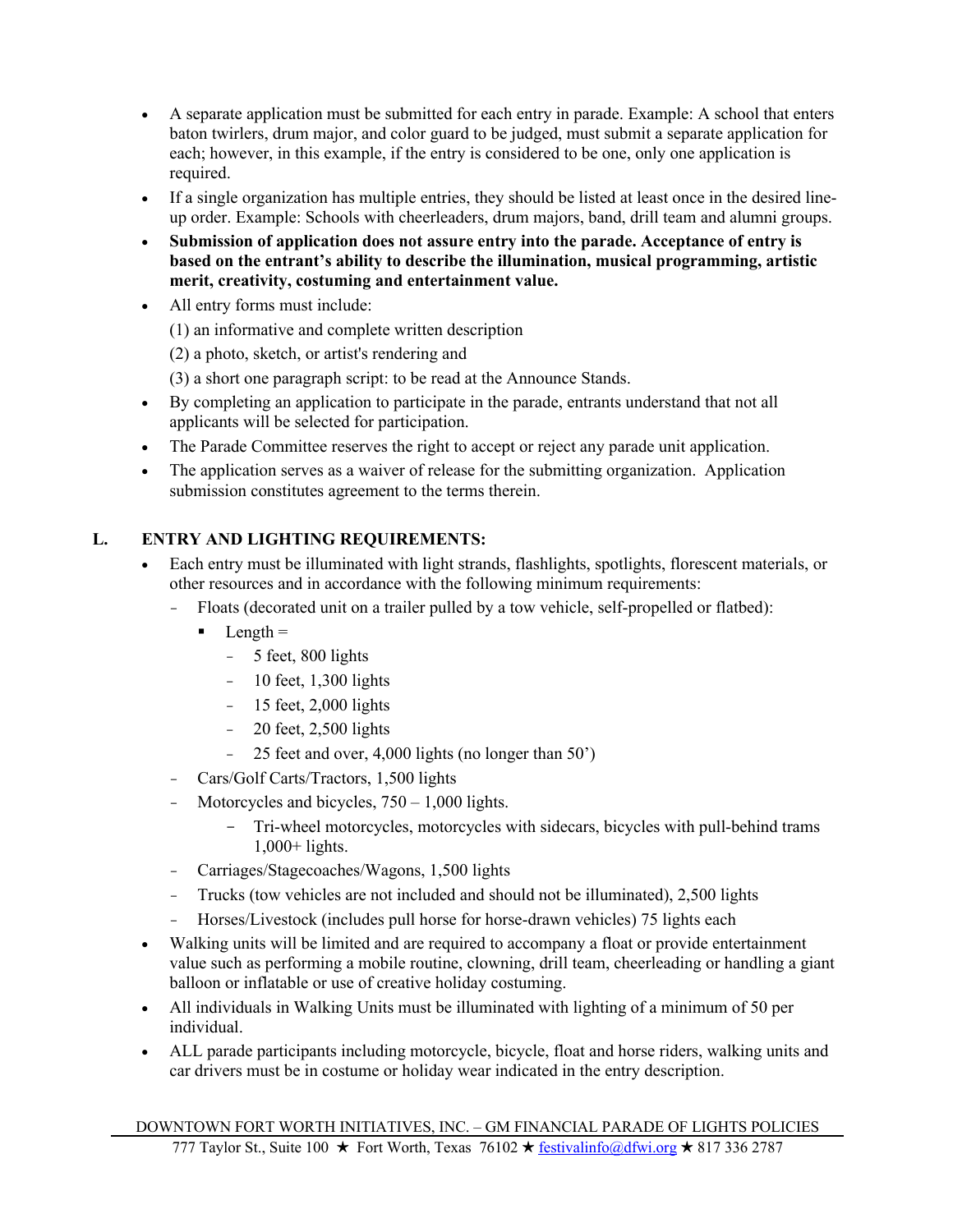- Exceptions will be made for uniformed marching units, drill teams and/or cheerleaders; however, lights are required.
- Automobile entries (excluding tow vehicles or flatbeds) may be asked to carry a costumed character or dignitary. Downtown Fort Worth, Inc. will assist in assigning dignitaries.
- Alcoholic beverages and other controlled substances are forbidden on and along the parade route. This includes all assembling and dispersal areas. Participants consuming said substances prior to or during the parade will not be allowed to participate and will be removed from the line of march. The Fort Worth Police Department will also be notified of any suspected intoxication or violation of this rule.
- Parade participants are not allowed to distribute candy, pamphlets or other materials along the parade route.
- The Downtown Fort Worth Initiatives, Inc. Santa Claus will ride the anchor float. No other live or life-size likeness of Santa Claus is permitted, although replications of reindeer, sleighs, etc. are acceptable.
- All entries are required to be ready to step-off at the appropriate time and any entry not prepared will forfeit their opportunity regardless of the reason.
- All floats shall have a skirt to cover the wheels within the bounds of safety.
- Baby strollers and children's wagons are not allowed in the line of march with units.
- All drivers must be at least 18 years of age and possess a valid driver's license. All vehicles must have valid insurance.
- All entries having music or sound amplifying systems shall maintain a volume that will not interfere with other entries, especially those with animals. If a unit is informed by a Parade official that the noise generated by their unit is too loud; they shall immediately turn the volume down.
- No sirens, horns or loud noises are permitted.
- Due to City Code:
	- no superstructure may exceed 14 feet from street level
	- all superstructures must be wired or otherwise secured
	- all superstructures must be able to go under utility wires along the parade route.

## **M. MUSIC:**

Music is not required but it is highly encouraged and a consideration for judging criteria.

### **N. FEES AND INDEMNIFICATION:**

- Applications accepted for participation will be required to pay an entry fee based on the following:
	- Commercial (businesses and for-profit companies) \$1050
	- Non-Commercial \$195
	- Non-Profit (must prove non-profit status and may not "sell" status to a for-profit organization) - \$85
	- Fees MUST be paid and an Indemnification Form completed by the deadline provided on the application or the entrant will forfeit placement in the parade.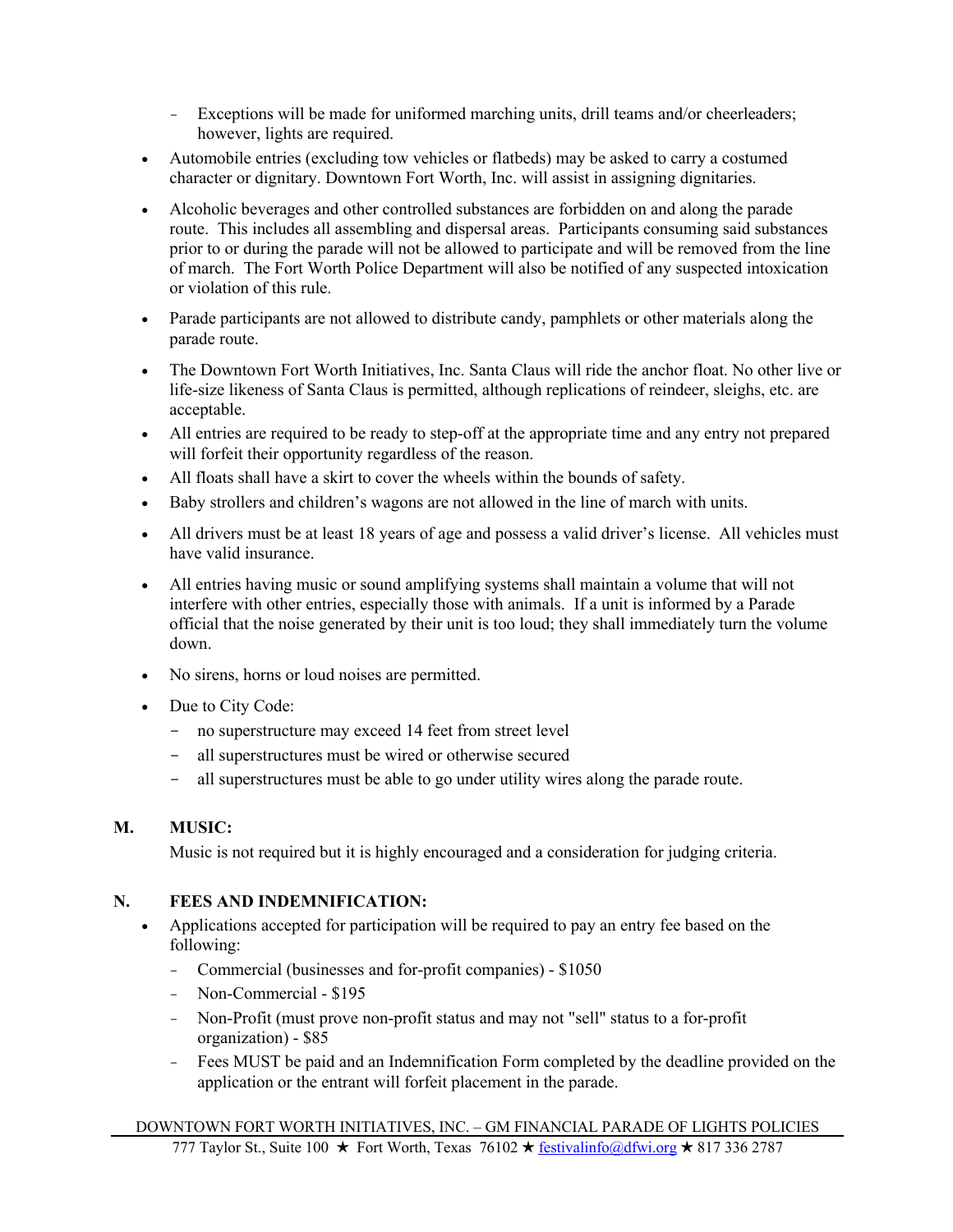## **O. ENTRY CATEGORIES**

- 1. FLOATS generally considered to be wheeled decks or trailers with decorations and lighting, needing propulsion
	- Towed;
	- Pushed;
	- Self-propelled.
- 2. VEHICLES:
	- Classic/Antique Car Clubs (25 years of age at the time of entry) Clubs only! No more than 6 cars/units per entry, maximum of 2 entries per club;
	- Contemporary Car Club. No more than 6 cars/units per entry, maximum of 2 entries per club;
	- Antique vehicle (25 years of age at the time of entry) This may be a truck (except firetrucks), car, bus, etc. Only one vehicle allowed per entry, and only two entries per organization;
	- Antique Firetruck (25 years of age at the time of entry) Only one vehicle allowed per entry, and only one entry per organization;
	- Motorcycle No more than 6 units per entry, maximum of two entries per club;
	- Golf cart, go-cart, mini-cart or other small ATV-type vehicle No more than 6 carts/units per entry, maximum of two entries per club
	- At no time shall additional units join a club entry without having been registered in advance.

## 3. MARCHING BANDS

- School or Professional Marching Bands with or without Drill and Flag Teams
- Drum and Bugle Corps
- 4. MUSICAL GROUPS, DRUM CORPS (other than marching bands, with music produced by participants)
	- Pipe and Drum Corps;
	- Marching Musical Performance Groups not classified as a Marching Band or Drum/Bugle **Corps**
- 5. WALKING OR PEOPLE POWERED
	- Drill Teams with recorded accompaniment;
	- Bicycle or Unicycle Units;
	- Walking or people-powered sculptural elements including masks, sculptures or inflatables
- 6. MOUNTED AND EQUESTRIAN UNITS
	- Pulled wagons, stagecoaches or any elements requiring stock to pull or push;
	- Horse clubs:
	- Single riders;
	- NOTE: Equestrian Units are limited to no more than 6 animals per entry, plus coach or wagon per entry, and no more than two entries per organization.
	- Animals and riders must have demonstrated parade participation credentials, i.e., they have had experience actually riding in a parade event.
- 7. UNIQUE: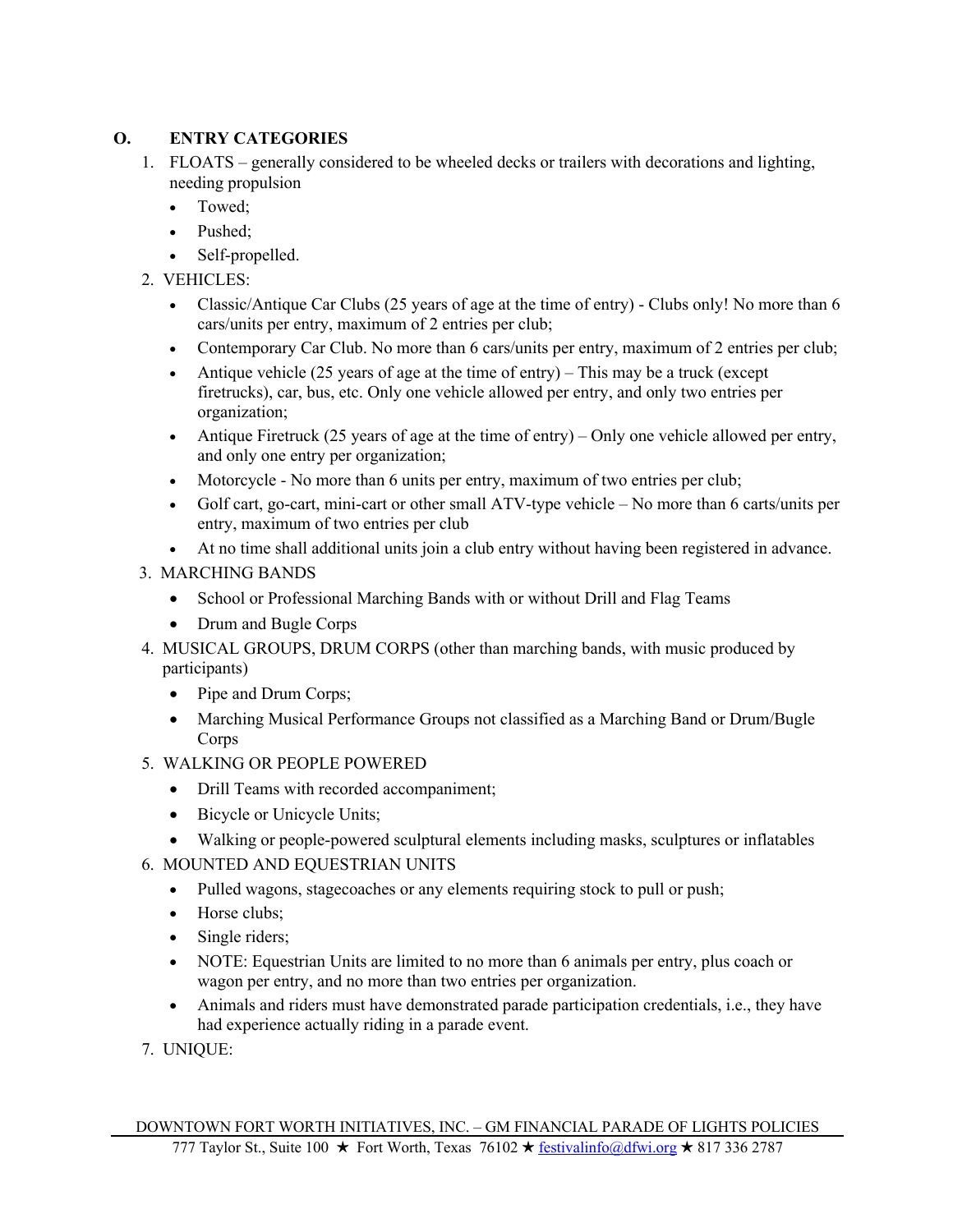- Any entry that does not fit in any other category. Divided into commercial and noncommercial entries with awards in each category.
- 8. DIGNITARIES: (Not for judging)
	- This category includes elected officials, sponsors of the Parade, Grand Marshal, and invited dignitaries.

## **P. JUDGING CRITERIA**

All Floats, Vehicles, Marching Units/Bands, Walking units, Equestrian Units and Unique Entries will be judged by a twelve member panel composed of civic, arts and theater industry leaders. The following criteria will be used with an average numbering system between 1 and 7, with 7 being the highest score possible for a single entry:

- Overall Lighting and Appearance (Outstanding display of showmanship and entertainment)
- Holiday Spirit
- Costumes
- Originality (artistic merit) Music and Creativity
- Thematic Interpretation
- Dramatic Impact
- Car club entries with less than 3 vehicles will not be judged.

## **Q. AWARDS (Cash and Plaque):**

- GRAND PRIZE WINNER: Plaque awarded for the best overall entry, commercial or noncommercial. This entry must be of a holiday nature.
- COWTOWN SPIRIT AWARD: Equestrian entries
- HOLIDAY SPIRIT AWARD: Vehicles
- FOUNDERS AWARD: Commercial floats
- FOUNDERS AWARD, Non Commercial: Non-commercial Floats.
- CRAFTSMANSHIP AWARD: Marching Units and Walkers (not Marching Bands).
- MUSIC AWARD: Bands and live musicians.
- DIRECTOR'S CHOICE: Overall award by Downtown Fort Worth Initiatives, Inc.
- BEST OF CLASS AND HONORABLE MENTION: May be chosen in each category. All winners will receive awards.
- Results will be posted on the parade website the first business day following the end of the parade.